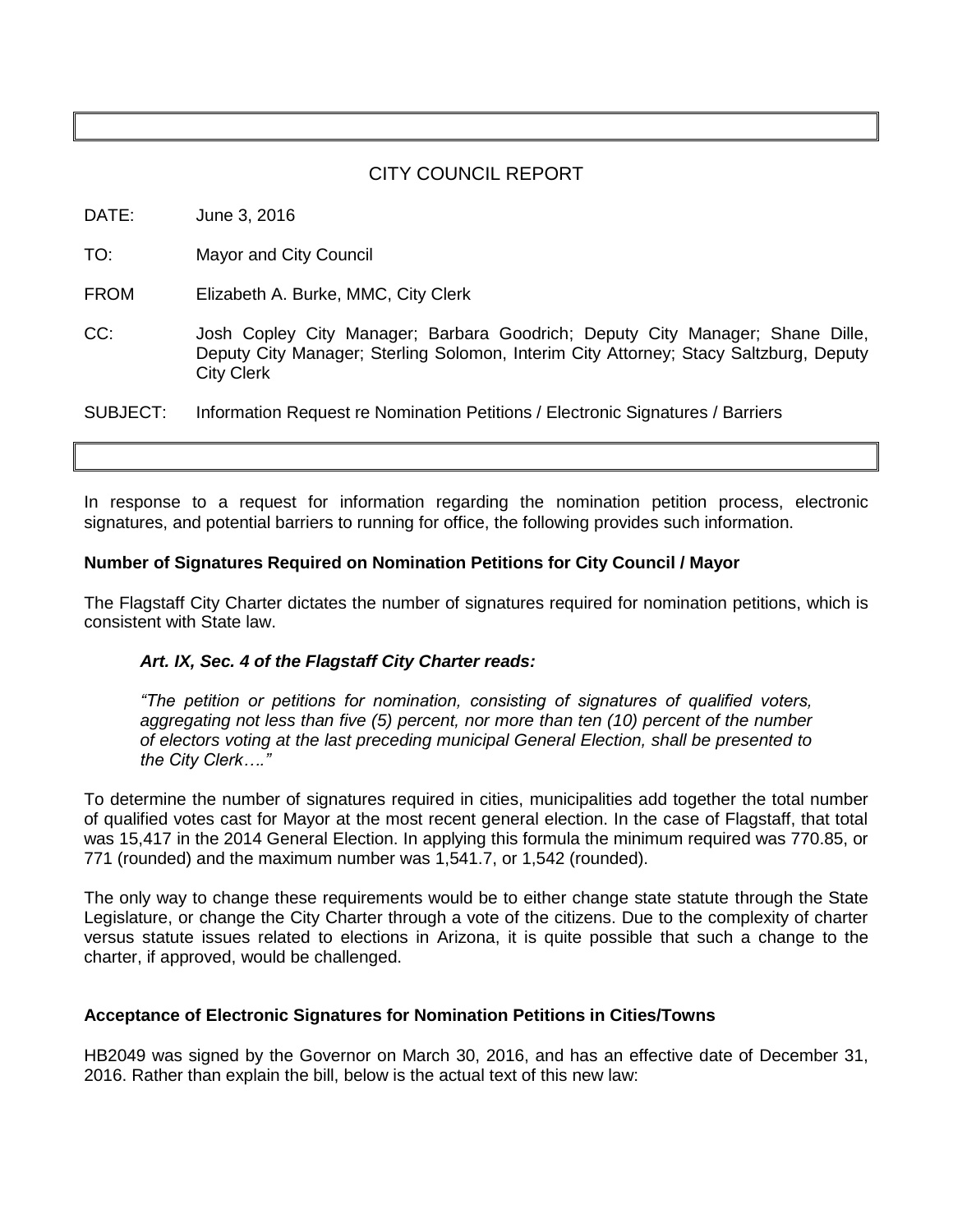# **16-317. Secure online signature collection; municipal, county and precinct committeeman offices**

**A. NOTWITHSTANDING ANY OTHER STATUTE IN THIS TITLE, THE SECRETARY OF STATE SHALL PROVIDE A SYSTEM FOR QUALIFIED ELECTORS TO SIGN A NOMINATION PETITION FOR CANDIDATES FOR CITY OR TOWN OFFICE, COUNTY OFFICE AND THE OFFICE OF PRECINCT COMMITTEEMAN BY WAY OF A SECURE INTERNET PORTAL. THE SYSTEM SHALL ALLOW ONLY THOSE QUALIFIED ELECTORS WHO ARE ELIGIBLE TO SIGN A PETITION FOR A PARTICULAR CANDIDATE TO SIGN THE PETITION, SHALL PROVIDE A METHOD FOR THE QUALIFIED ELECTOR'S IDENTITY TO BE PROPERLY VERIFIED AND SHALL PROVIDE FOR THE SECRETARY OF STATE TO TRANSMIT THOSE FILINGS OR A FACSIMILE OF THOSE FILINGS TO THE OFFICER IN CHARGE OF ELECTIONS FOR THE APPROPRIATE OFFICE. A CANDIDATE MAY CHOOSE TO COLLECT UP TO THE MINIMUM NUMBER OF REQUIRED NOMINATION PETITION SIGNATURES BY USE OF THE ONLINE SIGNATURE COLLECTION SYSTEM PRESCRIBED BY THIS SECTION.**

**B. THIS SECTION APPLIES ONLY TO CANDIDATES FOR CITY OR TOWN ELECTED OFFICE, COUNTY OFFICE AND THE OFFICE OF PRECINCT COMMITTEEMAN.** 

The ability for statewide and legislative candidates to obtain signatures electronically has been available via A.R.S. 16-317, but is limited to allowing its use for only one-half of the required number of signatures. The Final Fact Sheet for this bill specifically states that it permits a candidate's use of this online signature collection system to collect up to the minimum number of required nomination petition signatures.

## **Potential Barriers**

Potential barriers that an individual may face to run as a candidate could be any/all of the qualifications to be a candidate, which also requires one to be a qualified elector. Below are the requirements of each.

## Qualifications to be a Qualified Elector

A qualified elector is deemed to be any person whose name appears on the register for the last preceding general election, or who has registered subsequently, and is otherwise qualified.

To register to vote, an individual must possess all of the following qualifications:

- 1. Proof of United States citizenship.
- 2. Age of eighteen years or more on or before the regular general election next following his registration.
- 4. Residency in the city or town for twenty-nine days prior to the election. (Art. IX, Sec. 2 of the Flagstaff City Charter requires electors to be residents of the City for at least thirty days prior to the election).